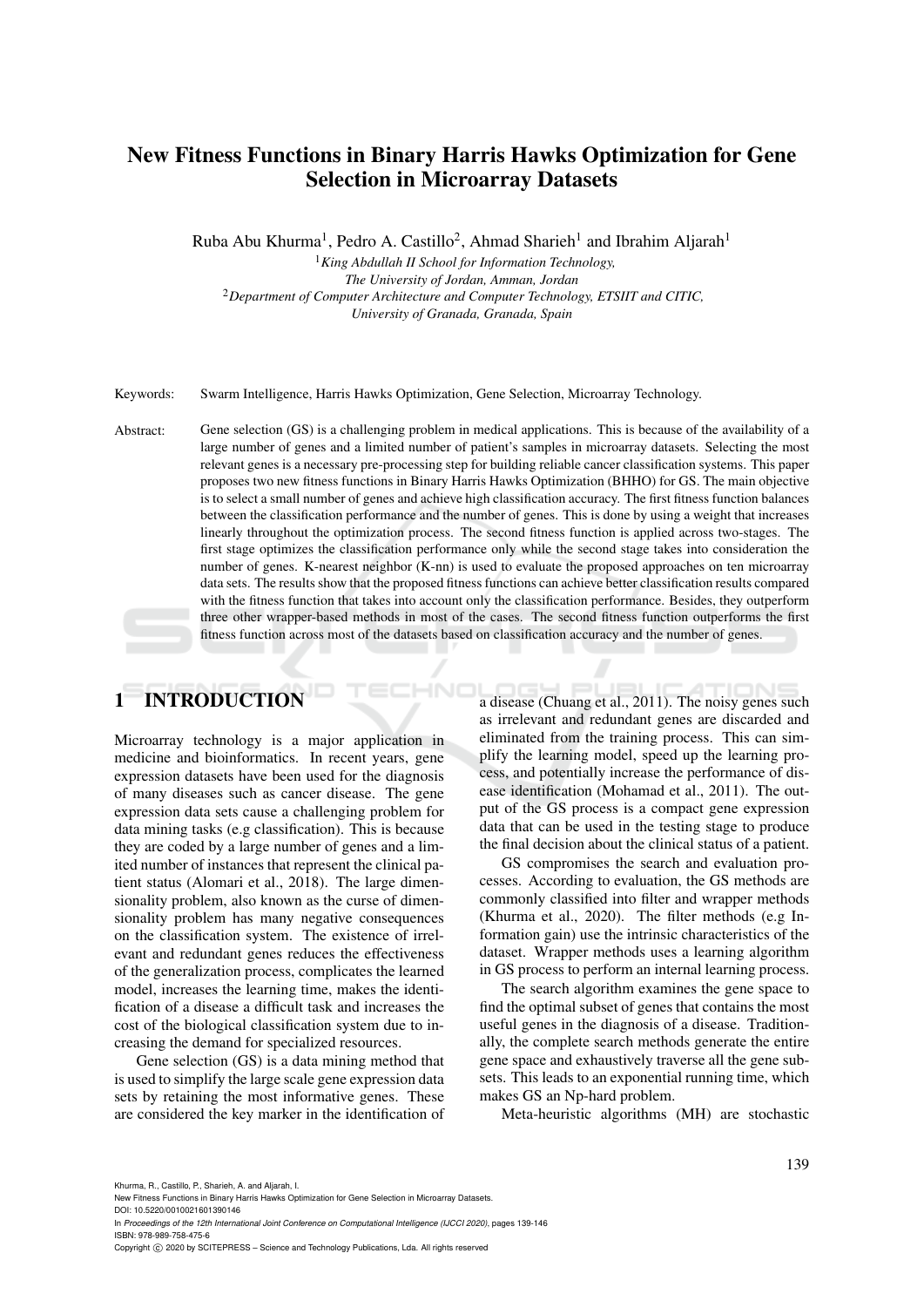search methods that have been widely used to mitigate the GS process (Khurma. et al., 2020). They initialize random solutions at the beginning of the search and iteratively evaluate and update them until a stopping criterion is satisfied. MH algorithms include the Swarm Intelligence (SI) algorithm (Khurma et al., 2020).

SI algorithms are inspired by the natural behavior of creatures such as a flock of birds, swarm of wolves, school of fish. Swarm-based systems share information between the individuals of a swarm to survive. Common examples of SI algorithms include Particle Swarm Optimization (PSO) (Emary et al., 2016), Grey Wolves Optimization (GWO) (Zawbaa et al., 2018), Bat Algorithm (BA) (Al-Betar et al., 2020), and Cuckoo Search (CS) (Moghadasian and Hosseini, 2014).

The search process in SI algorithms has mainly two phases: exploration and exploitation. In exploration, the individuals search globally in the gene search space to find the most promising region that may include the optimal solution. In exploitation, the individuals search locally in the found region to approach to the optimal solution.

Many SI algorithms have been proposed and modified in the literature to increase the performance of GS process for classification of diseases. In (Tran et al., 2014), the Binary Particle Swarm optimization algorithm (BPSO) was modified by adopting the reset strategy to allow the stagnated best solution to jump from local minima. The BPSO was modified by Boolean algebra operation in (Emary et al., 2016). The BPSO was modified using the binary quantum operator in (Xi et al., 2016). The new model called BQPSO applied a sampling around the personal best, then used the average of the sampled points to update the current solution. A hybrid model called GWO-ALO integrated the GWO and Ant Lion Optimization (ALO) in (Zawbaa et al., 2018). The main objective was to exploit the global search ability of the GWO and the local search performance of the ALO. A model compromised of the CS algorithm, Mutual Information (MI), entropy filters, and artificial neural network (ANN) was proposed in (Moghadasian and Hosseini, 2014). In (Al-Betar et al., 2020), a hybrid filter/wrapper, called rMRMR-MBA was proposed based on robust Minimum Redundancy Maximum Relevancy (rMRMR) filter and a modified bat algorithm (MBA) using TRIZ optimisation operators.

Harris Hawks Optimization (HHO) is a new SI algorithm proposed in 2019 (Heidari et al., 2019). The HHO simulates the hunting behavior of Harris' hawks in nature. The extensive experimental comparisons in (Heidari et al., 2019) showed that HHO

outperformed well-regarded optimization algorithms when they were investigated on unconstrained, unimodal, multi-modal, and composition problems. A wide range of applications adopted the HHO algorithm (Thaher et al., 2020). However, HHO has never been used in the medical and bioinformatics applications. This paper investigates for the first time the performance of the HHO algorithm in solving the GS problem. The accuracy and the size of the selected gene subsets are used as evaluation measurements. The stability of the clinical classification system is determined by noticing the standard deviation of the average accuracy results across 30 runs of the algorithm.

This paper aims to develop a new fitness function in HHO for GS in microarray data sets. The overall goal is to enhance the classification performance of cancer diseases. The expectation is to determine the smallest subset of relevant genes that can increase the classification performance. To achieve this goal, this paper proposes two new fitness functions in HHO for solving the GS problem. The new fitness functions will be evaluated on ten benchmark microarray data sets with different numbers of genes and samples. Specifically, we will investigate:

- The performance of HHO with a fitness function that considers the classification performance only.
- The performance of HHO with a fitness function that considers the classification performance and number of genes simultaneously.
- The performance of HHO with a two-stage fitness function that considers the classification performance first then takes into account the number of selected genes.

The remainder of the paper is organized as follows: Harris Hawks Optimization is presented in Section 2. Section 3 describes the HHO for GS. Section 4 describes the two proposed BHHO based GS approaches with new fitness functions. Section 5 describes the experimental design. Section 6 presents the experimental results with discussions. Comparisons with wrapper-based GS methods are provided in Section 7. Finally, Section 8 provides conclusions and future work.

## 2 HARRIS HAWKS OPTIMIZATION

HHO has two phases of exploration and four phases of exploitation.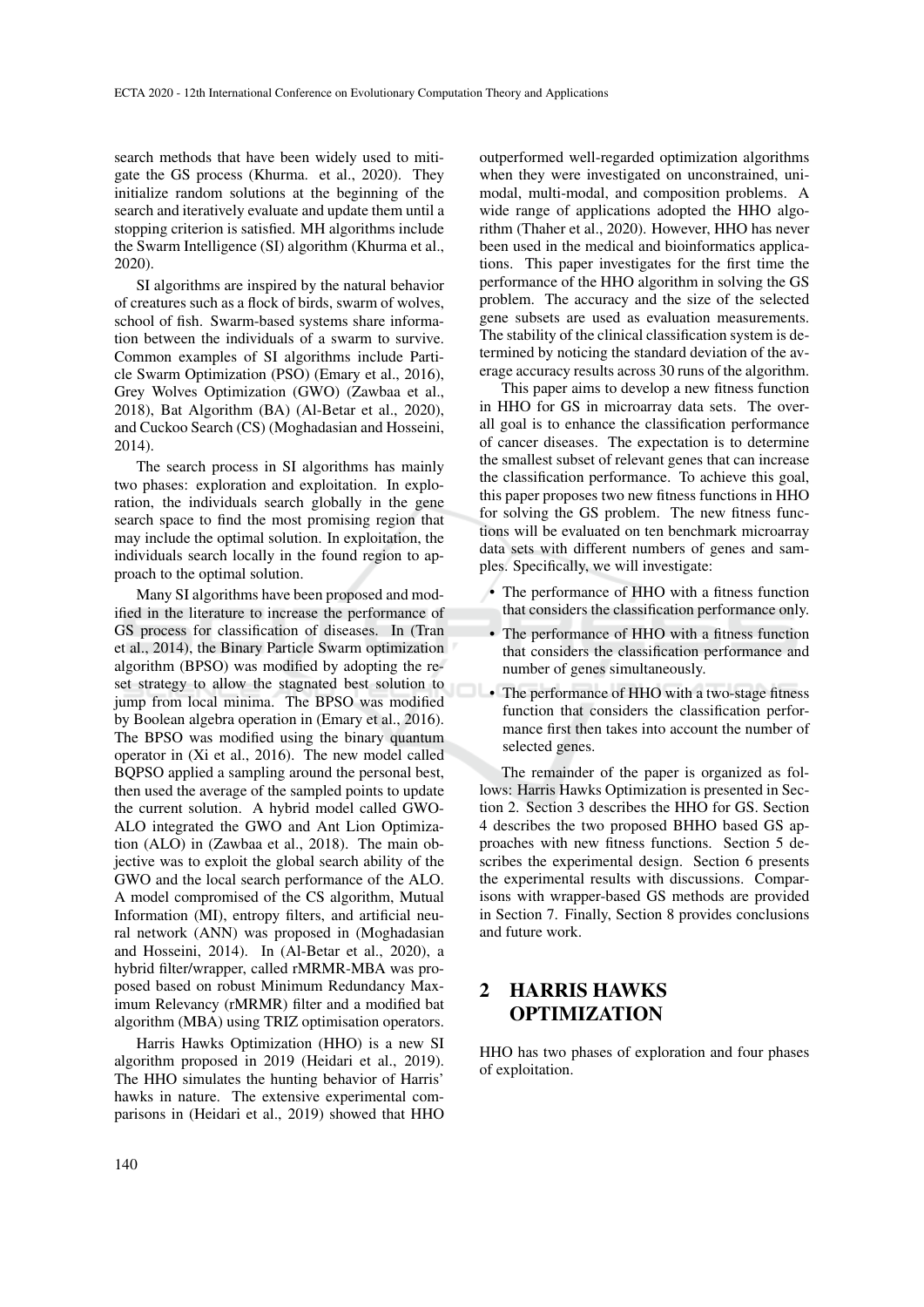#### 2.1 Exploration Phase

In HHO, the Harris' hawks perch randomly on some locations and wait to detect a prey based on two strategies. By considering equal chance *q* for each perching strategy, they perch based on the positions of other family members and the rabbit, which is modeled in Eq. (1) for the condition of  $q < 0.5$ , or perch on random tall trees , which is modeled in Eq. (1) for condition of  $q \ge 0.5$ .

$$
X(t+1) =
$$
  
\n
$$
\begin{cases}\nX_{rand}(t) - r_1 | X_{rand}(t) - 2r_2 X(t) | q \ge 0.5 \\
(X_{rabbit}(t) - X_m(t)) - r_3(LB + r_4(UB - LB)) o.w\n\end{cases}
$$
 (1)

where  $X(t+1)$  is the position vector of hawks in the next iteration *t*,  $X_{rabbit}(t)$  is the position of rabbit,  $X(t)$ is the current position vector of hawks,  $r_1$ ,  $r_2$ ,  $r_3$ ,  $r_4$ , and *q* are random numbers inside (0,1), which are updated in each iteration, *LB* and *UB* show the upper and lower bounds of variables,  $X_{rand}(t)$  is a randomly selected hawk from the current population, and *X<sup>m</sup>* is the average position of the current population of hawks. The average position of hawks is attained using Eq. (2):

$$
X_m(t) = \frac{1}{N} \sum_{i=1}^{N} X_i(t)
$$
 (2)

where  $X_i(t)$  indicates the location of each hawk in iteration *t* and *N* denotes the total number of hawks. It is possible to obtain the average location in different ways, but we utilized the simplest rule.

## 2.2 Transition from Exploration to Exploitation

The HHO algorithm can transfer from exploration to exploitation then change between different exploitative behaviors based on the escaping energy of the prey. The escaping behavior of prey decreases the energy of prey considerably. The energy of prey is modeled as:

$$
E = 2E_0(1 - \frac{t}{T})
$$
\n(3)

where *E* indicates the escaping energy of the prey, *T* is the maximum number of iterations, and  $E_0$  is the initial state of its energy. In HHO,  $E_0$  randomly changes inside the interval (-1, 1) at each iteration.

#### 2.3 Exploitation Phase

According to the escaping behaviors of the prey and chasing strategies of the Harris' hawks, four possible

strategies are proposed in the HHO to model the attacking stage. The preys always try to escape from threatening situations. Suppose that  $r$  is the chance of prey in successfully escaping  $(r < 0.5)$  or not successfully escaping  $(r \ge 0.5)$  before surprise pounce. Whatever the prey does, the hawks will perform a hard or soft besiege to catch the prey. In this regard, when  $|E| > 0.5$ , the soft besiege happens, and when  $|E|$  <0.5, the hard besiege occurs.

• Soft besiege: when  $r \ge 0.5$  and  $|E| \ge 0.5$ . This behavior is modeled by the following rules:

$$
X(t+1) = \Delta X(t) - E\left|JX_{\text{rabbit}}(t) - X(t)\right| \quad (4)
$$

$$
\Delta X(t) = X_{rabbit}(t) - X(t) \tag{5}
$$

where  $\Delta X(t)$  is the difference between the position vector of the rabbit and the current location in iteration  $t$ ,  $r_5$  is a random number inside  $(0,1)$ , and  $J = 2(1 - r_5)$  represents the random jump strength of the rabbit throughout the escaping procedure. The *J* value changes randomly in each iteration to simulate the nature of rabbit motions.

Hard besiege: when  $r \ge 0.5$  and  $|E| < 0.5$ . In this situation, the current positions are updated using Eq. (6):

$$
X(t+1) = X_{rabbit}(t) - E|\Delta X(t)| \tag{6}
$$

• Soft besiege with progressive rapid dives: when still  $|E| > 0.5$  but  $r < 0.5$ . This procedure is more intelligent than the previous case.

To mathematically model the escaping patterns of the prey, the levy flight (LF) concept is utilized in the HHO algorithm. To perform a soft besiege, the hawks can evaluate (decide) their next move based on the following rule in Eq. (7):

$$
Y = X_{rabbit}(t) - E\left|JX_{rabbit}(t) - X(t)\right| \tag{7}
$$

Then, they compare the possible result of such a movement to the previous dive to detect that will it be a good dive or not. If it was not reasonable, they also start to perform irregular, abrupt, and rapid dives when approaching the rabbit based on the LF-based patterns using the following rule:

$$
Z = Y + S \times LF(D) \tag{8}
$$

where *D* is the dimension of problem and *S* is a random vector by size  $1 \times D$  and LF is the levy flight function, which is calculated using Eq.  $(9)$ (Yang, 2010):

$$
LF(x) = 0.01 \times \frac{u \times \sigma}{|v|^{\frac{1}{\beta}}}, \sigma = \left(\frac{\Gamma(1+\beta) \times \sin(\frac{\pi\beta}{2})}{\Gamma(\frac{1+\beta}{2}) \times \beta \times 2^{(\frac{\beta-1}{2})})}\right)^{\frac{1}{\beta}}
$$
(9)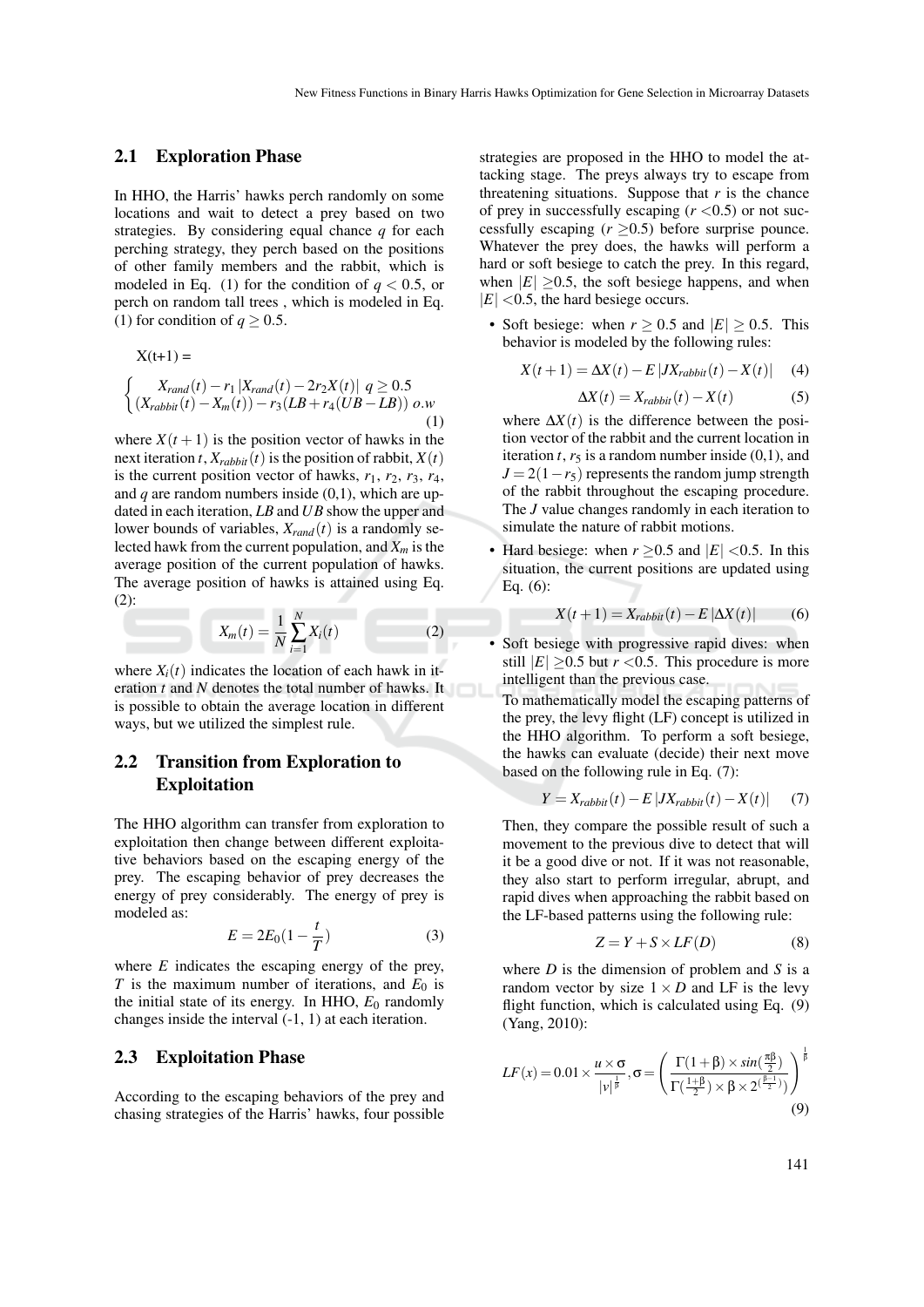where *u*, *v* are random values inside (0,1),  $\beta$  is a default constant set to 1.5. Hence, the final strategy for updating the positions of hawks in the soft besiege phase can be performed by Eq. (10):

$$
X(t+1) = \begin{cases} Y & \text{if } F(Y) < F(X(t)) \\ Z & \text{if } F(Z) < F(X(t)) \end{cases} \tag{10}
$$

where  $Y$  and  $Z$  are obtained using Eqs.(7) and (8).

• Hard besiege with progressive rapid dives When  $|E|$  <0.5 and  $r$  <0.5, the following rule is performed in hard besiege condition:

$$
X(t+1) = \begin{cases} Y & \text{if } F(Y) < F(X(t)) \\ Z & \text{if } F(Z) < F(X(t)) \end{cases} \tag{11}
$$

where *Y* and *Z* are obtained using new rules in Eqs.(12) and (13).

$$
Y = X_{rabbit}(t) - E|JX_{rabbit}(t) - X_m(t)| \qquad (12)
$$

$$
Z = Y + S \times LF(D) \qquad (13)
$$

where  $X_m(t)$  is obtained using Eq. (2).

The pseudocode of the proposed HHO algorithm is reported in Algorithm 1.

### 3 HHO ALGORITHM FOR GENE **SELECTION** AND TECHNO

The HHO algorithm was first used for solving the feature selection problem (FS) in (Thaher et al., 2020). The methodology used for converting the continuous HHO into binary is a two-step binarization method. In this method, the solution is transformed into binary but the real operators are used without converting. The solutions are converted into binary using two steps. The first step is by using a transfer function (TF) to convert the real solution  $R^n$  into intermediate vector  $[0, 1]^n$ . Each element in the vector contains a probability of converting the corresponding feature or gene into either "0" or "1".The second step is performed by using a specific binarization method.

This paper uses the S-shaped TF, which was used firstly in (Kennedy and Eberhart, 1997) to convert the continuous PSO into binary using Eq 14.

$$
T(x_i^j(t)) = \frac{1}{1 + e^{-x_i^j(t)}}\tag{14}
$$

Inputs: The population size *N* and maximum number of iterations *T* Outputs: The location of rabbit and its fitness value Initialize the random population  $X_i$  ( $i = 1, 2, ..., N$ ) while (stopping condition is not met) do Calculate the fitness values of hawks Set  $X_{rabbit}$  as the location of rabbit (best location) for (each hawk  $(X_i)$ ) do Update the initial energy  $E_0$  and jump<br>strength  $J \rightarrow E_0 = 2$  rand () -1, J=2 (1-rand ())  $\triangleright$  E<sub>0</sub>=2rand()-1, J=2(1-rand()) Update the *E* using Eq. (3) if  $(|E| \ge 1)$  then  $\triangleright$  Exploration phase Update the location vector using Eq. (1) if  $(|E| < 1)$  then  $\triangleright$  Exploitation phase if ( $r \ge 0.5$  and  $|E| \ge 0.5$ ) then  $\triangleright$  Soft besiege Update the location vector using Eq. (4) else if ( $r \ge 0.5$  and  $|E| < 0.5$ ) then  $\triangleright$ Hard besiege Update the location vector using Eq. (6) else if  $(r < 0.5$  and  $|E| \ge 0.5$  ) then  $\triangleright$ Soft besiege with progressive rapid dives Update the location vector using Eq. (10) else if  $(r < 0.5$  and  $|E| < 0.5$  ) then  $\triangleright$ Hard besiege with progressive rapid dives Update the location vector using Eq. (11) Return *Xrabbit*

## PROPOSED BHHO BASED GENE SELECTION APPROACHES

This section describes the BHHO algorithm for GS with three fitness functions. The basic fitness function concerns the overall classification performance. The other new fitness functions are proposed to further increase the classification performance and minimize the number of selected genes in HHO GS framework.

### 4.1 Basic Fitness Function: Error Rate

The BHHO can be used to solve the GS problem using a single objective fitness function. This fitness

Algorithm 1: Pseudo-Code of HHO algorithm.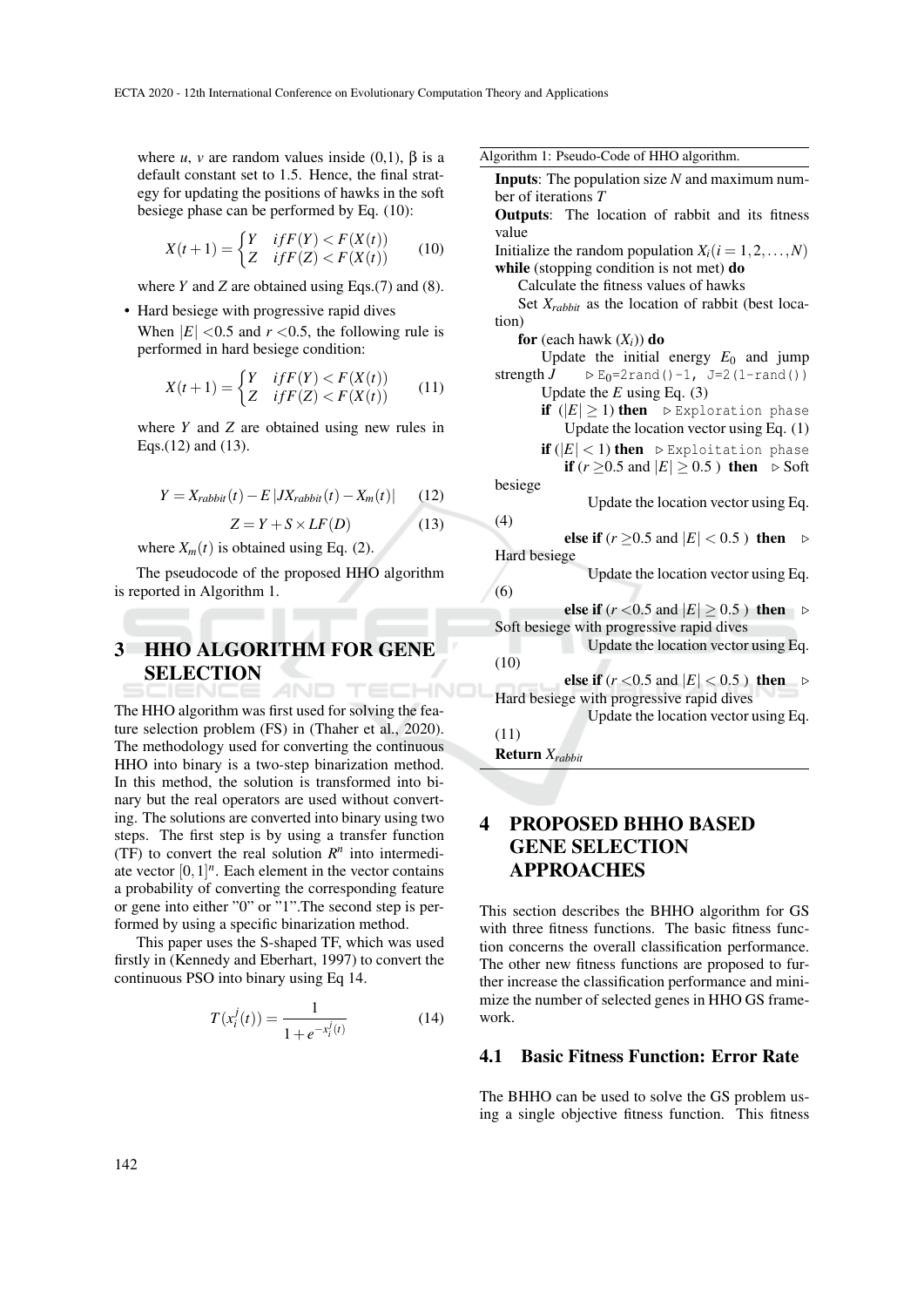function utilizes the classification performance only. The main target is to maximize the classification accuracy or minimize the error rate in classification tasks. Eq 15 shows the basic fitness function which will be used as a baseline for comparison with the new fitness functions.

$$
Fitness_1 = ErrorRate
$$
 (15)

Where *ErrorRate* is determined according to Equation 6:

$$
ErrorRate = \frac{FP + FN}{TP + TN + FP + FN} \tag{16}
$$

Where *T P*, *TN*, *FP* and *FN* stand for true positives, true negatives, false positives and false negatives, respectively.

## 4.2 New Fitness Function: Error Rate and # Genes

Using the basic function in Eq 15, the BHHO may select a gene subset that has irrelevant or redundant genes. This is because the formula doesn't take into account minimizing the number of features, but focus on the classification performance only. This causes to select gene subsets that increases the classification performance and discard the number of selected genes. The problem of this approach is that the BHHO may select a gene subset with a classification performance that may be achieved by a smaller gene subset. To address this problem, a new multiobjective fitness function is proposed that aims to maximize the classification performance (minimize the classification error rate) and minimizes the number of genes. The formula of the new fitness function is shown in Eq 17.

$$
Fitness_2 = \alpha_t \times \frac{\#Genes}{\#All Genes} + (1 - \alpha_t) \times \frac{ErrorRate}{Error_0}
$$
\n(17)

Where

$$
\alpha_t = \alpha_{max} \times \frac{t}{T} \tag{18}
$$

Where  $\alpha \in [0,1]$ . *t* denotes the *t*th iteration in the optimization process. #*Genes* represents the number of selected genes. #*AllGenes* stands for the number of all the available genes. *ErrorRate* is the classification error rate got by the selected gene subset. *Error*<sup>0</sup> is the error rate got by using all the available genes.  $\alpha_{max}$  is the predefined maximum value of  $\alpha_t$ and  $\alpha_{max} \in [0, 1]$ . *T* is the predefined maximum number of iterations for the BHHO evolutionary process.

Using Eq 17, the relative importance of the number of genes and the classification error rate is determined by the  $\alpha_t$  and  $(1 - \alpha_t)$  respectively. The error rate is always assumed more significant than the

size of the genes subset. Thus, the  $(1 - \alpha)$  is assigned to value greater than the  $\alpha_{max}$ .  $\alpha_t$  increases linearly throughout the optimization process of the BHHO. This means that the error rate has greater importance at the initial stages of the optimization process. The linear increment of the  $\alpha_t$  causes to reduce the importance of the error rate at the late stages. The opposite case occurs for the number of selected genes. The size of a genes subset is given larger weights at the latter stages. Another matter is that the number of genes is much larger than the error rate. Thus, a normalization step is required to balance these components. This is done by dividing the size of genes subset by the total number of genes. The result will fall in the range  $(0,1]$ . Besides, the classification error rate is divided by the error rate got by using all available genes. This will transform the error rate to a value in the range [0,1]. Normalizing the error rate is a necessary step because in some microarray data sets, the error rate changes in a small range throughout the evolutionary process. Another issue is that *ErrorRate* may be larger than 1 at the begging of the optimization process. This is normal because the error rate is required to dominate the evolutionary process at the initial stages. When  $\alpha_t$  increases to a relatively large value, BHHO reduces the value of *ErrorRate* to be smaller than the *Error*<sub>0</sub>.

#### 4.3 New Fitness Function: A Two-stage Approach **ILICATIONS**

In the proposed *Fitness*2, using a linear increasing weight can balance the error rate and the number of selected genes. Thus, it can solve the problem of selecting redundant and irrelevant genes in the gene subset. However, there is still a problem that the BHHO selects a small gene subset with low classification performance instead of selecting a large gene subset with high classification performance. To solve this problem, *Fitness*<sub>3</sub> is proposed to perform GS in two stages. This implies that the entire optimization process is divided into two stages. In the first stage, the BHHO concerns optimizing the classification performance. In the second stage, the number of selected genes is considered in the fitness function. In the twostage fitness function, the BHHO uses the solutions found in the first stage to perform further optimization for the number of genes. This causes the BHHO to start in the second stage with optimized solutions that achieved suitable classification performance in the first stage. The fitness function used in this twostage GS approach is shown in Eq 19.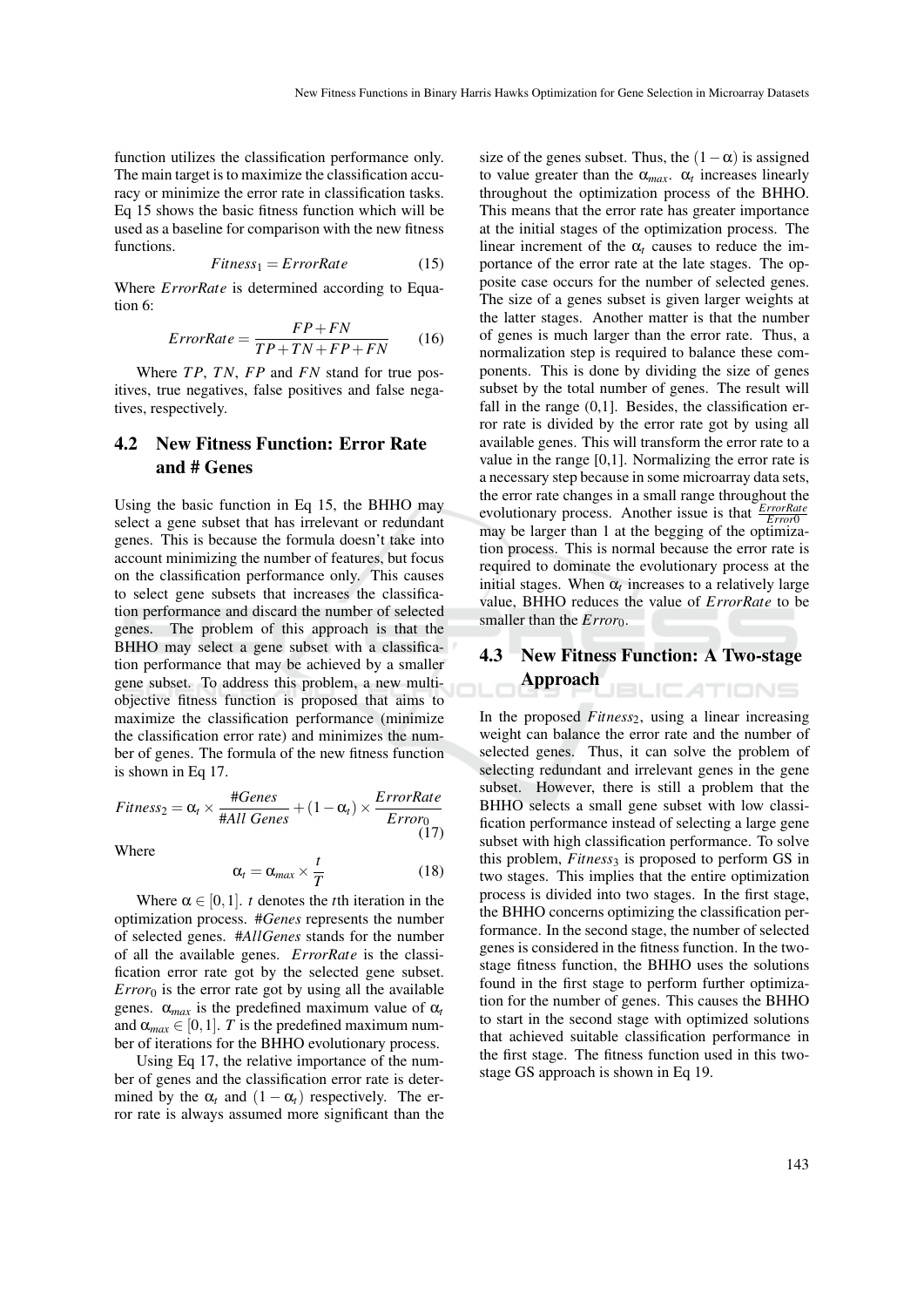$$
Fitness_{3} = \begin{cases} ErrorRate, \quad Stage1\\ \alpha \times \frac{\#Genes}{\# All Genes} + (1 - \alpha) \times \frac{ErrorRate}{Error}, \quad Stage2 \end{cases}
$$
(19)

Where  $\alpha$  is constant values and  $\alpha in[0,1]$ .  $\alpha$  shows the relative importance of the number of features and  $(1 - \alpha)$  shows the relative importance of the classification error rate. *ErrorRate*, #*Genes*, #*All Genes*, *ErrorRate*, *Error*<sup>0</sup> are the same as the ones used in *Fitness*<sub>2</sub>. As the classification performance is assumed to be more important than the number of features,  $\alpha$  is set to be smaller than  $(1-\alpha)$ .

## 5 EXPERIMENTAL DESIGN

All the experiments were executed on a personal machine with AMD Athlon Dual-Core QL-60 CPU at 1.90 GHz and memory of 2 GB running Windows7 Ultimate 64 bit operating system. The optimization algorithms have been all implemented in Python in the EvoloPy-FS framework (Khurma et al., 2020). Ten microarray datasets taken from http://csse.szu.edu.cn/staff/zhuzx/Datasets.html are used to evaluate the performance of the proposed approach. The selected benchmark data sets are commonly used in many studies and cover the example of small, medium, and large dimensional data sets. Table 1 shows the characteristics of the selected datasets.

Table 1: Gene expression datasets characteristics.

| NO             | Datasets      | # Genes | # Samples | # classes      |
|----------------|---------------|---------|-----------|----------------|
|                |               |         |           |                |
|                | <b>Breast</b> | 24,481  | 97        | $\overline{c}$ |
| $\overline{c}$ | MLL           | 12,582  | 72        | 3              |
| 3              | Colon         | 2000    | 62        | 2              |
| 4              | ALL-AML       | 7129    | 72        | 2              |
| 5              | ALL-AML-3C    | 7129    | 72        | 3              |
| 6              | ALL-AML-4C    | 7129    | 72        | 4              |
| 7              | <b>CNS</b>    | 7129    | 60        | 2              |
| 8              | Ovarian       | 15,154  | 253       | 2              |
| 9              | <b>SRBCT</b>  | 2308    | 83        | 4              |
| 10             | Lymphoma      | 4026    | 62        | 3              |

The maximum number of iterations and the population size were set to 100 and 10 respectively. In this work, the K-nn classifier  $(K = 5)$  is used to assess the goodness of each solution in the wrapper GS approach. Each data set is randomly divided into two parts; 80% for training and 20% for testing. To obtain statistically significant results, this division was repeated 30 independent times. Therefore, the final statistical results represent the average over 30 independent runs. As the maximum iteration is 100, in the two-stage approach, the first 50 iterations are the first stage and the last 50 iterations are the second stage. We assume the number of genes is important

in GS but much less important than classification accuracy. Therefore,  $\alpha_{max} = 0.2$  in Eq 17 and  $\alpha = 0.2$  in Eq 19 in the second stage of the two-stage approach. BGWO, BCS, and BBA were used for comparison with the proposed approaches. The parameters settings of them as follows: in GWO  $\alpha$  value is [2,0]. In BA, Qmin Frequency minimum is 0, Qmax Frequency maximum is 2, A Loudness is 0.5, r Pulse rate is 0.5. In CS, pa value is 0.25 and  $\beta$  is 3/2.

The proposed evaluation measures are classification accuracy and number of selected genes.

## 6 RESULTS AND DISCUSSIONS

The experimental results of the three approaches on ten datasets are shown in Table 2. In the table, "All" means that all of the available genes are used for classification. BHHO-Er stands for the BHHO based GS approach with Eq 15 as the fitness function. BHHO-ErNo and BHHO-2Stage represent the two proposed GS approaches with Eq 17 and Eq 19 as fitness functions, respectively. "#A" and "#G" show the average test accuracy and the size of the gene subsets selected by each algorithm in 30 runs respectively. "Std-Acc" represents the standard deviation of the 30 test accuracy achieved by each algorithm.

## 6.1 Results of BHHO with Basic Fitness Function

Inspecting Table 2, it can be seen that the BHHO-Er algorithm can select gene subsets with a sufficient number of genes and high classification performance. In comparison with the results of BHHO with all the gene subsets, BHHO-Er achieves higher classification accuracy in almost all microarray data sets. Regarding the number of selected genes, it appears that the BHHO-Er minimized the number of selected genes to half of the original number of genes. The 5K-nn classifier with BHHO-Er obtained a classification accuracy similar to using all genes across only one data set which is the Breast data set. The results suggest that BHHO-Er can efficiently select a subset of relevant genes that contains around half of the original genes and increase the classification performance. For example, in the ALL-AML4c data set, with all the 7,129 genes, 5K-nn could achieve a classification accuracy of 81.425% while with 3,427 genes, it can increase the classification accuracy to 83.569%. All the standard deviation values shown by "StdAcc" are smaller than 0.05 which indicates the stability of the proposed approach.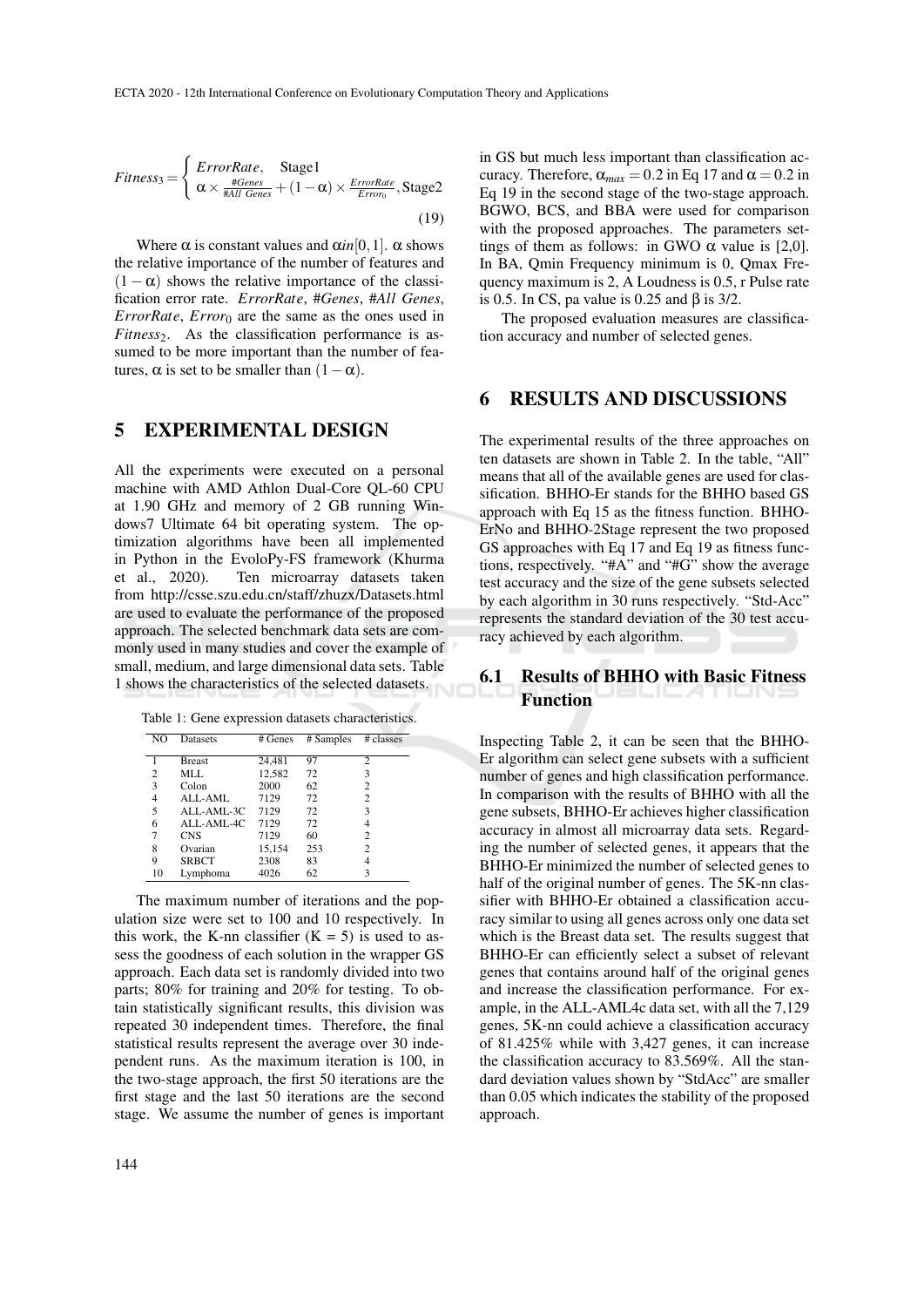| Algorithm        |          | Dataset       |            |           |              |           |  |
|------------------|----------|---------------|------------|-----------|--------------|-----------|--|
|                  |          | <b>Breast</b> | MLL        | Colon     | ALL-AML      | ALL-AML3c |  |
| A11              | #A       | 75.800        | 94.000     | 78.500    | 85.100       | 82.211    |  |
|                  | #G       | 24.481        | 12,582     | 2000      | 7129         | 7129      |  |
| BHHO-Er          | #A       | 75.800        | 94.420     | 79.256    | 85.742       | 83.006    |  |
|                  | # $G$    | 12,175.217    | 8,052.48   | 1,031.111 | 3,831.838    | 2,176.441 |  |
|                  | $#A-Std$ | 2.111E-17     | 1.755E-3   | 52.800E-5 | 1.359E-3     | 4.251E-2  |  |
| BHHO-ErNo        | #A       | 75.800        | 95.341     | 79.391    | 85.822       | 83.140    |  |
|                  | #G       | 6.242.655     | 7.839.554  | 853.333   | 2.815.955    | 1.792.734 |  |
|                  | $#A-Std$ | 2.111E-17     | 1.536E-3   | 50.211E-5 | 1.729E-3     | 4.671E-2  |  |
| BHHO-2Stage      | #A       | 75.800        | 95.958     | 79.455    | 85.963       | 83.620    |  |
|                  | # $G$    | 5,451.103     | 4,936.015  | 811.111   | 2,560.499    | 1,866.121 |  |
|                  | $#A-Std$ | 2.111E-17     | 2.189E-3   | 44.369E-5 | 1.952E-5     | 5.008E-2  |  |
|                  |          |               |            |           |              |           |  |
|                  |          | ALL-AML4c     | <b>CNS</b> | Ovarian   | <b>SRBCT</b> | Lymphoma  |  |
| A11              | #A       | 81.425        | 66.456     | 91.623    | 87.623       | 98.315    |  |
|                  | #G       | 7,129         | 7.129      | 15,154    | 2308         | 1026      |  |
| BHHO-Er          | #A       | 83.569        | 67.889     | 94.569    | 87.612       | 98.450    |  |
|                  | #G       | 3,427         | 3,389.840  | 7,631.773 | 1,129.443    | 504.087   |  |
|                  | $#A-Std$ | 1.430E-2      | 4.223E-2   | 1.456E-2  | 2.854E-2     | 17.857E-5 |  |
| <b>BHHO-ErNo</b> | #A       | 84.001        | 68.201     | 95.226    | 87.655       | 98.596    |  |
|                  | #G       | 3,427.012     | 2,691.198  | 7,248.359 | 1,104.516    | 493.910   |  |
|                  | $#A-Std$ | 1.375E-2      | 4.985E-2   | 1.369E-2  | 2.159E-2     | 7.589E-5  |  |
| BHHO-2Stage      | #A       | 84.250        | 68.025     | 95.631    | 87.598       | 98.629    |  |
|                  | #G       | 2,828.685     | 2,644.859  | 5,720.635 | 1,114.0716   | 503.106   |  |
|                  | $#A-Std$ | 1.231E-2      | 5.079E-2   | 1.175E-2  | 2.006E-2     | 8.438E-5  |  |

Table 2: Experimental results.

## 6.2 Results of BHHO with New Fitness Function: Error Rate and #Genes

Based on the results in Table 2, the selected gene subsets in most of the cases contains fewer than half of the original number of genes. The highest reduction rate was achieved on the Breast data set, which is around 75% of the original genes. In comparison with the accuracy obtained by all the gene sets, the BHHO-ErNo got a higher classification rate across all the data sets except the Breast data set. BHHO-ErNo can search in the gene space and obtain gene subsets with a smaller size than those obtained by the BHHO-Er across all the data sets. The reduction rate across four data sets is more than 16%. The highest reduction rates were around 49% on the Breast data set and 27% on the ALL-AML data set. Regarding the standard deviation results, there is no clear difference between the BHHO-Er and the BHHO-ErNo. This supports the idea that adding the number of genes to the formula of fitness function as in Eq 17 helps the BHHO to search in the gene space for smaller size gene subsets. The removal of the irrelevant and redundant genes can simplify the generated learning model and achieve better classification results on testing.

## 6.3 Results of BHHO with New Two-Stage Fitness Function

Based on Table 2, the results of BHHO-2Stage shows that the size of the selected gene subsets using this approach reached to around 60% of the number of original genes in many cases. The Breast data set achieved

the highest reduction rate of around 78%. The generated gene subsets by BHHO-2Stage achieved higher classification performance compared with using all genes across all the data sets except the Breast data set. By comparing BHHO-2Stage with BHHO-Er, BHHO-2Stage can generate smaller size gene subsets than BHHO-Er. In comparison with the BHHO-Er, the reduction of the average size is more than 20% in six of ten data sets and it is around 55% in the Breast data set. With smaller gene subsets, BHHO-2Stage achieves better or same classification performance as "BPSO-Er" in almost all data sets. The standard deviation values in the two approaches are very close.

## 7 COMPARISONS WITH OTHER WRAPPER-BASED GS **METHODS**

To show the performance of the proposed fitness functions, we compare the best-proposed approach, which is BHHO-2Stage with three well-known wrapperbased GS methods. These are BGWO, BBA, and BCS. We will apply theses GS approaches with a 2 stage fitness function. Taking the Breast data set as an example, BGWO selects 9,559 genes with a classification performance 72.44%, BCS selects 7,360 genes with classification performance 74.84%, and BBA selects 6,289 genes with a classification performance of 64.23%. The average number of genes in BHHO-2Stage is 5,451.103 with classification performance 75.800. These results show the superiority of the